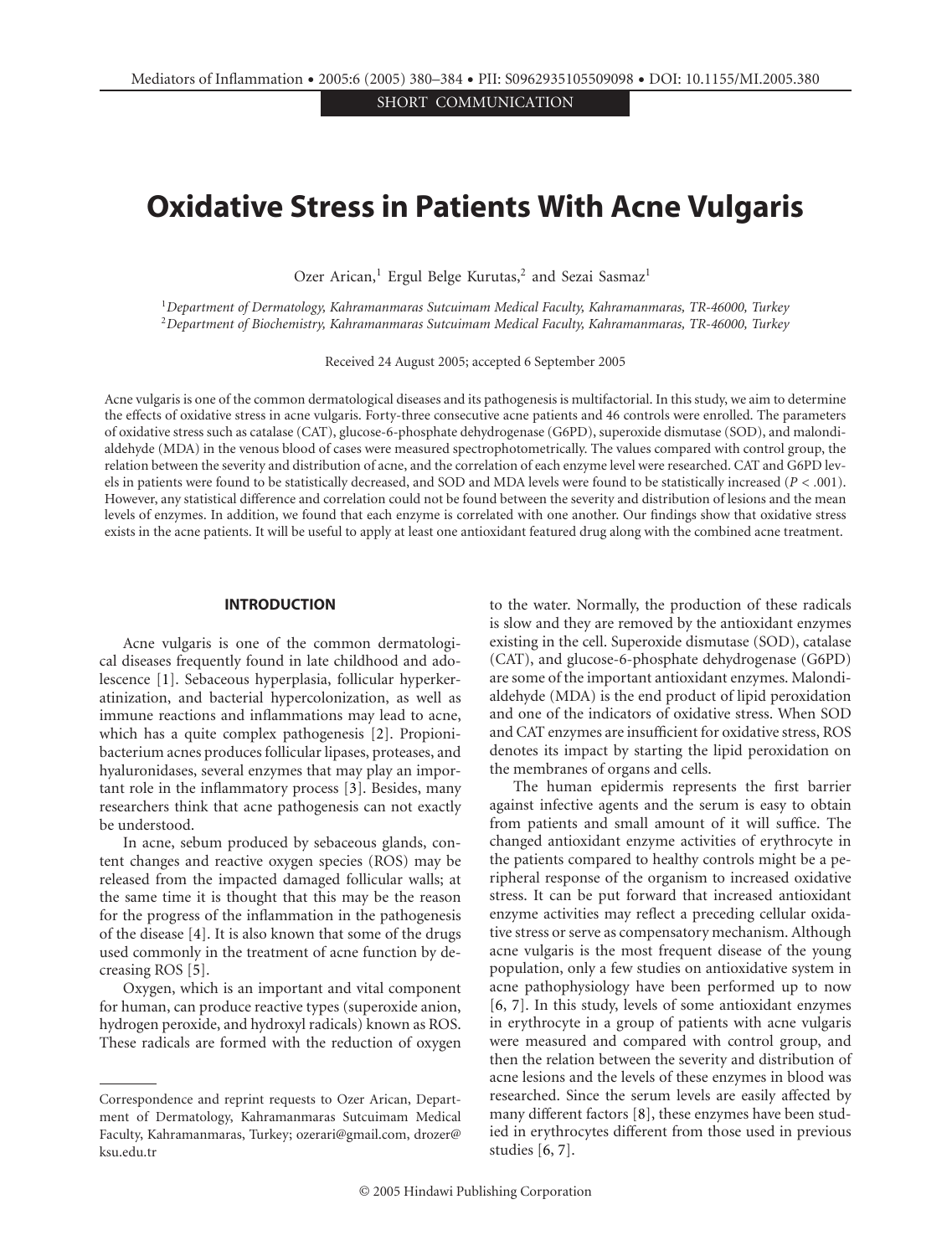# **MATERIALS AND METHODS**

Forty-three acne patients including 30 women, and 46 healthy controls including 28 women were included in this study. Consecutive acne patients, who came to our dermatology clinic, were enrolled. Both patients and controls had no history of any topical and systemic drug therapy included vitamins and anti-inflammatory drugs at least 3 months prior to blood collection, and none of them had any other coexistent disease. None of them had alcohol abuse problems and smoking. Prior to initiation of the study, each subject was informed about the aim of the study and signed an informed consent. Only the cases with comedonal lesions were recorded as mild severity, the cases with papule and pustule as moderate severity, and the ones with nodulo-cystic lesions as severe [9]. The distribution of lesions in patients includes face and body (fore and/or back) covering.

Patients and controls were between 13 and 35 (mean:  $20 \pm 4.3$ ) and between 14 and 31 (mean:  $21 \pm 4.2$ ) years old, respectively. Twenty-eight patients demonstrated only face covering and the others demonstrated both face and body covering. Seven out of total cases were mild, 31 cases showed moderate severity, and 5 cases were severe.

All blood samples, taken after 10–12 hours of fasting in the morning between 08:30 and 10:30 hours. The blood from forearm vein was collected into 5 mL vacutainer tubes containing potassium ethylen diamine tetra acetate (EDTA). The blood samples were centrifuged at 1000 xg for 10 minutes at 4◦C to remove plasma. The buffy coat on the erythrocyte sediment was separated carefully after plasma was removed. The erythrocytes were washed three times with 0.9% NaCl solution to remove the plasma remnant. After each procedure, erythrocyte-saline mixture was centrifuged at 1000 xg for 10 minutes at 4◦C. The haemolysates were prepared from the washed cells to measure the parameters of biochemical workup.

CAT activities were determined by measuring the decrease in hydrogen peroxide concentration at 230 nm by the method of Beutler [10]. Assay medium consisted of 1 M Tris HCl, 5 mM Na2EDTA buffer solution (pH 8), 1 M phosphate buffer solution (pH 7), and 10 mM  $H_2O_2$ . CAT activity was expressed U/g hemoglobin.

SOD activity was measured according to the method described by Fridovich [11]. This method employs xanthine and xanthine oxidase to generate superoxide radicals which react with p-iodonitrotetrazolium violet (INT) to form a red formazan dye which was measured at 505 nm. Assay medium consisted of the 0.01 M phosphate buffer, 3-cyclohexilamino-1-propanesulfonicacid (CAPS) buffer solution (50 mM CAPS, 0.94 mM EDTA, saturated NaOH) with pH 10*.*2, solution of substrate (0.05 mM xanthine, 0.025 mM INT), and 80 U/L xanthine oxidase. SOD activity was expressed as U/g hemoglobin.

G6PD activity was determined at 37◦C according to Beutler [10]. The reaction mixture contained 1M Tris-HCI pH 8, 6 mM glucose-6-phosphate sodium, 2 mM nicotinamide adenine dinucleotide phosphate

 $(NADP)$ , 0.1 M  $MgCl<sub>2</sub>$ , and haemolysate in total volume of 3 mL. One unit of enzyme activity is the amount catalyzed by the reduction of 1 mM of NADP per minute. Results were expressed as U/g hemoglobin.

Lipid peroxidation level in the plasma samples was expressed in MDA. It was measured according to procedure of Ohkawa et al [12]. The reaction mixture contained 0.1 mL sample, 0.2 mL of 8.1% sodium dodecyl sulphate, 1.5 mL of 20% acetic acid, and 1.5 mL of 0.8% aqueous solution of thiobarbituric acid. The mixture pH was adjusted to 3.5 and the volume was finally made up to 4 mL with distilled water and 5 mL of the mixture of nbutanol and pyridine (15:1, v/v) were added. The mixture was shaken vigorously. After centrifugation at 4000 rpm for 10 minutes, the absorbance of the organic layer was measured at 532 nm. Results were expressed as nmol/mL.

The hemoglobin level was measured with Spectronic-UV120 spectrophotometer by the method of cyanomethemoglobin. Bovine serum albumin was used as a standard.

Statistical assessments were carried out with SPSS 10.0 packet program. All data were given as mean ± standard deviation (SD). Chi-square test was used to compare differences between the frequencies. The unpaired *t* test was used to compare mean values between groups. Spearman correlation test was used for the assessment of correlation. Statistical difference was taken as *p <* 0*.*05.

### **RESULTS**

Age and sex distributions of patients and control groups were determined to be similar ( $p > 0.05$ ). Mean values of the levels of SOD and MDA were significantly higher in patients as compared to controls  $(4108 \pm 661)$ (2800–5700) versus 2654±520 (1755–3800) U/g Hb, *p <* <sup>0</sup>*.*001 and 3.9±0.60 (2.9–5.2) versus 2.1±0.29 (1.5–2.7, 2.1) nmol/mL,  $p < 0.001$ , resp.). On the contrary, mean values of the levels of CAT and G6PD were significantly lower in patients as compared to controls  $(8.5\pm1.22)$  (6.4– 11.1) versus 13.8±2.31 (9.9–18.6) U/g Hb, *p <* <sup>0</sup>*.*001 and 6.7 $\pm$ 1.01 (5.2–9.1) versus 10.0 $\pm$ 2.02 (6.4–16.4) U/g Hb, *p <* 0*.*001, resp.). The results also are shown in Figure 1. However, any statistical difference and correlation could not be found between the severity and distribution of the disease and the levels of each of them (*p >* 0*.*05). There was no correlation among ages or sexes and serum antioxidant enzymes and MDA levels in both groups (*p >* 0*.*05). Correlation among disease severity, and serum levels of antioxidant enzymes and MDA are presented in Table 1.

# **DISCUSSION**

ROS are toxic molecules and play critical roles in many of the inflammatory skin diseases [4, 13]. Propionibacterium acnes taking part in acne pathogenesis cause the release of some chemotactic factors leading to neutrophils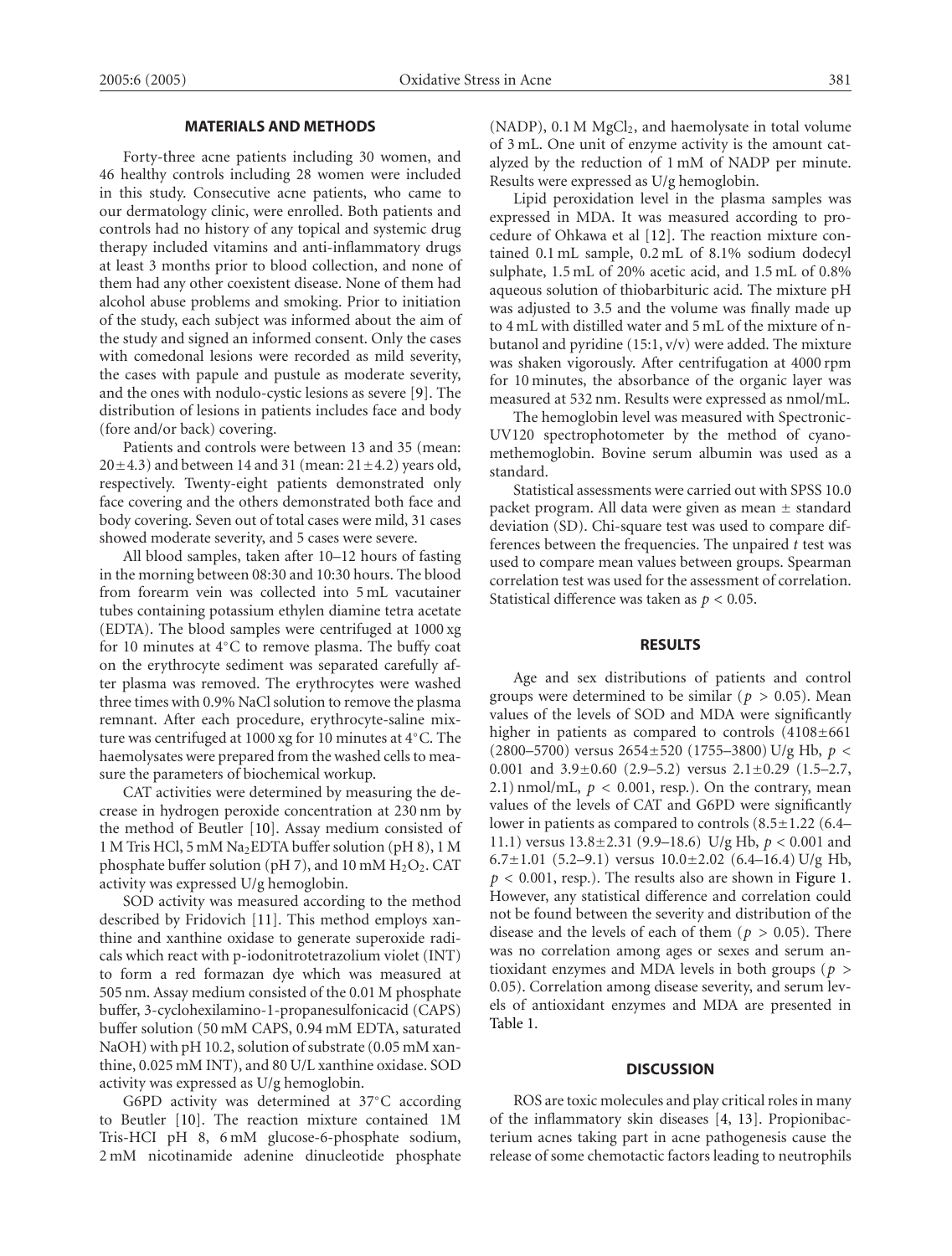

FIGURE 1. (a) CAT, (b) SOD, (c) G6PD, and (d) MDA serum levels of acne patients and controls in box plot graphics ( $\circ$ : Outliers).

| $\frac{1}{2}$        |                    |       |          |          |            |
|----------------------|--------------------|-------|----------|----------|------------|
| Severity and enzymes | Statistical values | SOD   | CAT      | G6PD     | <b>MDA</b> |
| Severity             |                    | 0.097 | $-0.105$ | $-0.049$ | 0.20       |
|                      |                    | 0.53  | 0.50     | 0.75     | 0.18       |
| SOD                  |                    |       | $-0.617$ | $-0.569$ | 0.733      |

 $R \t - \t 0.623 \t -0.807$ 

| TABLE 1. Correlation among disease severities and serum levels of antioxidant enzymes and MDA evaluated by the Spearman rank |  |  |  |  |  |
|------------------------------------------------------------------------------------------------------------------------------|--|--|--|--|--|
| correlation.                                                                                                                 |  |  |  |  |  |

accumulation, and this situation causes damages to follicular epithelia after the release of some inflammatory factors such as lysosome enzymes as a result of phagocytosis. ROS is released from the active neutrophils in the inflammatory tissue. These oxidants attack DNA and/or membrane lipids and cause chemical damage to them,

including the healthy tissue [4, 14, 15]. Squalene, which is specific to human sebum, protects skin surface from lipid peroxidation, while its lipid peroxidation products lead to comedogenic effects, and they have been specified in open or closed comedones as highly concentrated [4].

*P* — *<* 0*.*001 *<* 0*.*001 *<* 0*.*001

*P* — — *<* 0*.*001 *<* 0*.*001

*<sup>R</sup>* —— — <sup>−</sup>0*.*<sup>606</sup> *P* — — — — < 0.001

SOD

G6PD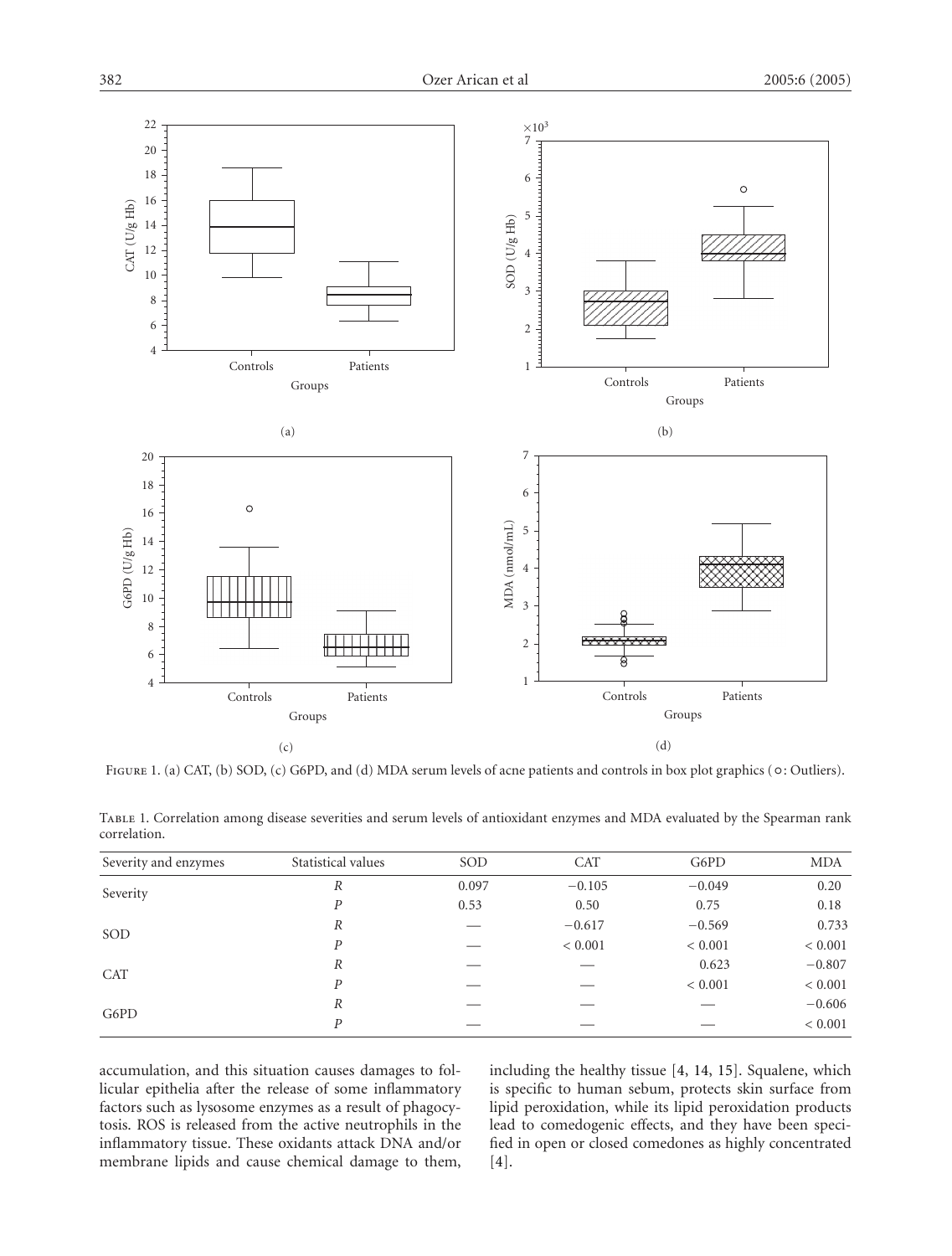Antioxidant effects of drugs such as tetracycline, erythromycin, mynocycline, and metronidazole, which are used in acne treatment, attract attention and these effects give superiority to them and make them more preferable compared to the other antibiotics [5, 6, 14]. Metronidazole, one of them, does not have any antibacterial effect [16]. On the other hand, benzoyl peroxide, a topical agent for the treatment of acne, shows the ability to induce an inflammatory reaction mediated by oxidative stress in addition to its antibacterial activity [4].

SOD-CAT system consists of antioxidant enzymes taking role in the defense against oxygen toxicity [17]. SOD is an enzyme existing in cytoplasm and providing the formation of hydrogen peroxide. However, CAT destroys hydrogen peroxide [18, 19]. In various diseases, it has been observed that SOD-CAT system may be affected in a way of increasing and decreasing or in two different directions [17]. In our study, erythrocyte SOD activity increased in patients with acne; on the other hand erythrocyte CAT activity decreased. It is thought that superoxide anion radicals, which are produced abundantly in the cell, inhibit CAT. In addition, it has been demonstrated that superoxide anion nitrites also inhibited CAT [20]. Therefore, the decrease in the level of CAT enzyme makes us think that hydrogen peroxide accumulates in the cell. As a parallel finding to this, Akamatsu et al found that hydrogen peroxide level increased in patients with acne [14]. It may be thought that SOD level increased as a reaction to oxidant stress occurring as a result of oxidant/antioxidant imbalance in the cell. Basak et al found SOD activity low but CAT activity high in leukocyte [6]. We found that leukocytes SOD activity in acne patients was lower than in controls in our other study [7]. Thus, we think that SOD-CAT system may be affected differently in erythrocytes and leukocytes.

The indicator of the oxidative stress in the cell is the level of lipid peroxidation and its final product is MDA. There are some studies providing that the level of lipid peroxidation increases in inflammatory diseases [21]. This may evidence damage to ROS. Thus, high levels of MDA in our patients may evidence the damage caused by ROS. in our patient group. Basak et al found it normal in their acne group [6]. These two different results lead us to think that the antioxidant system may be affected in a way of increasing, decreasing, or remaining in the normal limits against one or several effects and it could be explained in further studies.

In our study it was seen that G6PD in our patient group is statistically low compared to in the control group. G6PD is the key enzyme of the pentose phosphate pathway. NADPH produced by the enzyme plays a role in protecting oxidant/antioxidant balance in the cell and reducing the oxidative stress [22]. Besides, NADPHs are necessary nucleotides in the formation of reduced glutathione in erythrosine, reduction of methemoglobin to oxyhemoglobin and CAT activities [23]. The decrease in CAT activity may be related to the increase in superoxide radicals or the decrease in G6PD activities. Therefore,

in the recent studies, it has been shown that CAT enzyme has a tetrameric structure and its each monomer ties one molecule NADPH [24].

On contrary to our expectations, we did not find an increasing level of activity in these enzymes and MDA as a result of the disease's being common and severe. Basak et al could not find a connection between the severity of the disease and the level of enzymes, either [6]. This proves that oxidant/antioxidant balance may be affected to a specific extent in the organism. But the enzyme levels could not be influenced by the total amount of factors or agents that expose the organism. This idea may be confirmed by further investigations. In addition, we found each enzyme is correlated to one another. These results may be useful in the treatment and long-term follow-up of the disease.

These findings clearly indicate that oxidative stress exists in the acne and may play an important role in its pathogenesis. The changed antioxidant enzyme activities of erythrocyte in the patients might be a peripheral response of the organism to increased oxidative stress. However, when antioxidants levels are measured in serum, it is not possible to determine the origin of these enzymes. The question remains whether antioxidant enzymes abnormalities represent the proverbial egg or chicken dilemma in acne. It appears likely that these changes are not the cause, but might be the consequence of the cutaneous inflammation such as acne. When we consider that successful clinical results have been achieved with topical NADH practiced on rosacea, which attracts attention with its similar clinical findings [25], it may be thought that patients suffering from acne may benefit from these kinds of antioxidant treatments. Thus, antioxidant oral supplementation or topical application may be an effective approach in improving the efficacy or avoiding the potentially damaging effects of the therapeutical agents. In planning acne therapy, synergistic effects should be considered by selecting anti-acne agents which have different mechanisms of action and targets on the pathogenesis of acne. Until new products are developed, it will be useful to prefer at least one antioxidant featured drug along with the combined acne treatment.

#### **REFERENCES**

- [1] Bergfeld WF. The pathophysiology of acne vulgaris in children and adolescents, Part 1. *Cutis.* 2004;74(2):92–97.
- [2] Gollnick H. Current concepts of the pathogenesis of acne: implications for drug treatment. *Drugs.* 2003;63(15):1579–1596.
- [3] Burkhart CN. Clinical assessment of acne pathogenesis with treatment implications. *Int Pediatr.* 2003;18:14–19.
- [4] Briganti S, Picardo M. Antioxidant activity, lipid peroxidation and skin diseases. What's new? *J Eur Acad Dermatol Venereol.* 2003;17(6):663–669.
- [5] Webster GF. Inflammation in acne vulgaris. *J Am Acad Dermatol.* 1995;33(2 pt 1):247–253.